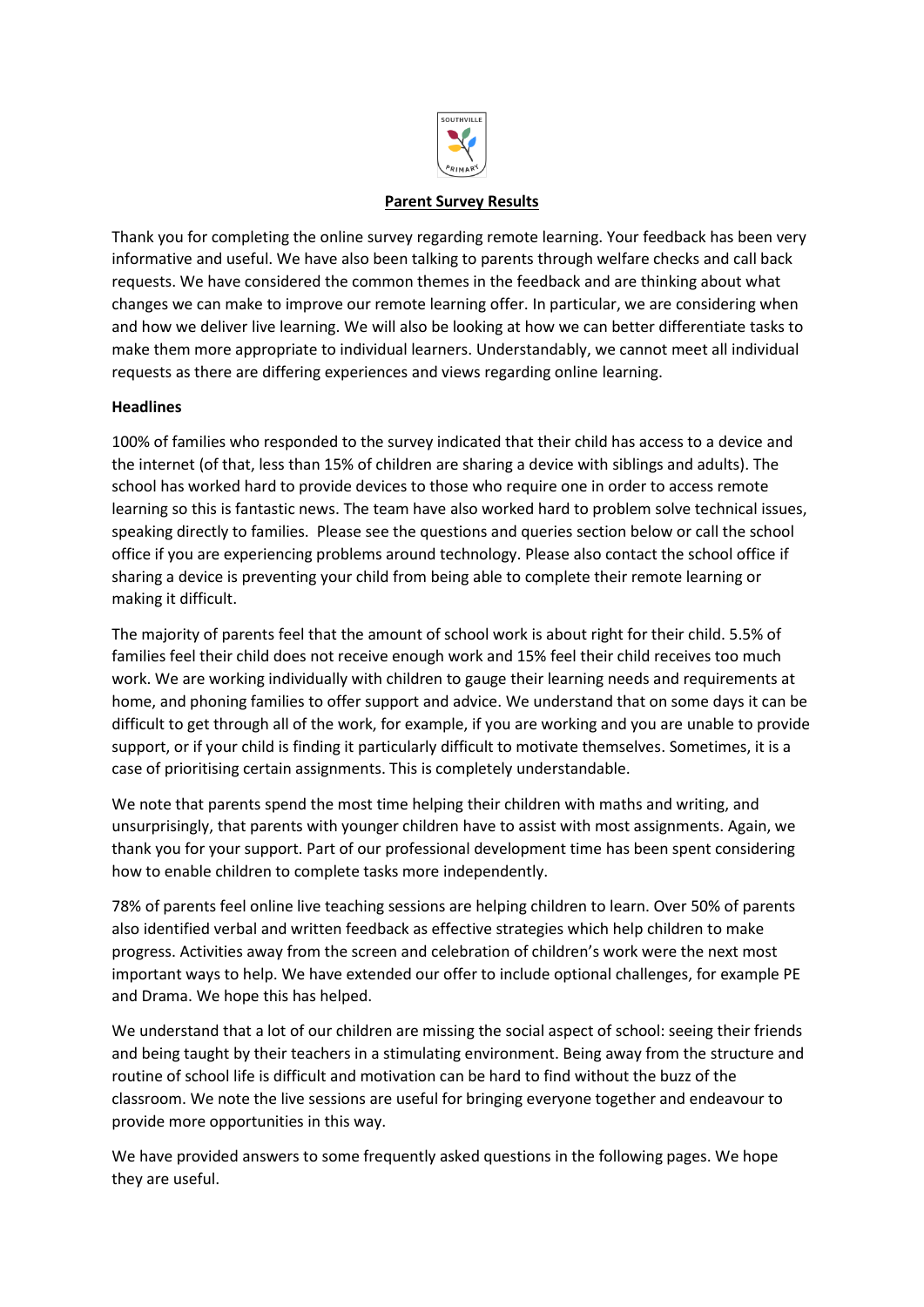### **Remote Learning Questions and Queries**

### **Managing school work**

1. Does my child have to complete every piece of work set by their teacher?

We would like children to try to complete daily work. However, we understand the challenges of home learning and know that this may not always be possible. We are also aware that some parents have very little time to support their child with remote learning due to work commitments and various other reasons. Sometimes, it's a case of creating your own routines that work for you. If possible, do try to prioritise English, Maths and Phonics learning.

2. Does my child need to join every live lesson?

Logging into live lessons and participation is important to support children's learning continuity. However if your child is unwell, or having a challenging day in terms of their wellbeing, it is absolutely fine for you to provide a different activity. The lessons slides and activities are always available on the Google Classroom or Tapestry if you want to catch up at a later date.

3. Can my child have a break away from the screen if they are finding it too much?

Absolutely! Teachers are working hard to ensure a balance between on screen learning and screen free learning. However, if your child is in need of a break during online lessons that is fine.

4. Who do I speak to if I have IT problems?

If the class teacher is available, you might be able to speak to them at the end of a lesson or otherwise, via email. If you are having a tricky time logging in, please email the school office and a member of staff will contact you at the earliest opportunity.

# **Technical support**

1. How do I upload work?

There are a number of ways to upload work onto Google Classroom.

To turn in an assignment with a document (doc or slide) assigned to your child:

- 1. Click the class. Classwork.
- 2. Click the assignment. …
- 3. Click the image with your name to open the assigned file.
- 4. Enter your work
- 5. On the document or in Classroom, click Turn in and confirm

#### To turn in an item or document (Image/PDF):

- 1. Click the Class > Classwork > the assignment.
- 2. Attach the item or document. …
- 3. Click Your Work to attach a new document. …
- 4. Selects the type of document you want to submit. …